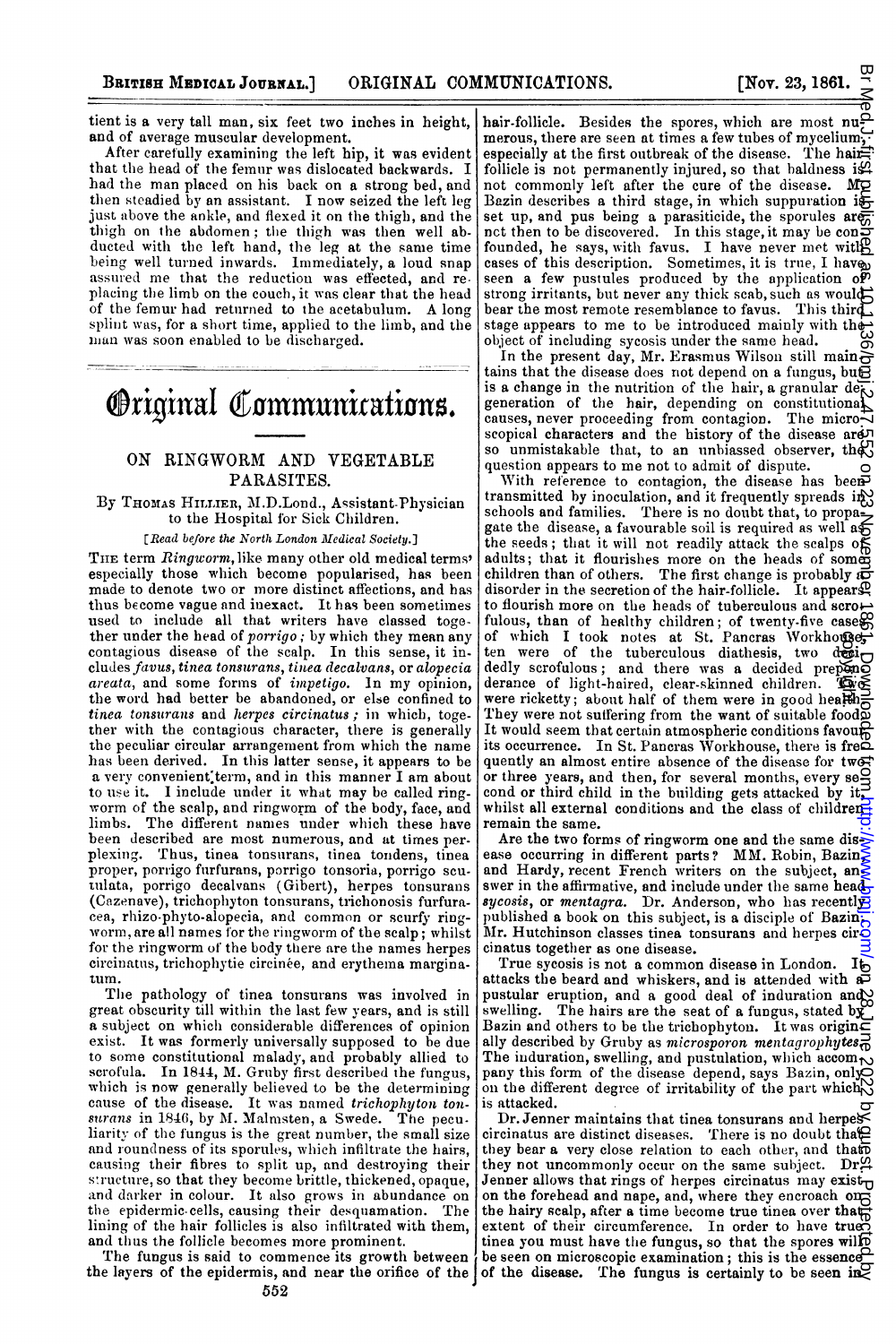the epidermic scales of some cases of herpes circinatus. Is this merely an accident; or does this disease, too, essentially depend on the growth of the fungus? Dr. Jenner holds the former view, but considers that the secretions of the part of the skin affected with herpes circinatus form a very favourable nidus for the growth of the trichophyton fungus. He maintains that herpes circinatus frequently exists without the parasite; whilst tinea tonsurans cannot exist without it. This is a difficult point to decide.

The most striking fact in favour of Dr. Jenner's opinion appears to me to be that herpes circinatus is favourable to the growth of favus, or rather of *achorion*  $Schönleinii$ , the fungus on which favus depends, as well as to the growth of trichopbyton tonsurans. He gives an instance of favus under his care at the Children's Hospital, which remained in the ward for some time without spreading to other patients, until a child affected with herpes circinatus came into the ward. This affection spread to two or three other patients, and several of the patches of herpes on two of these children became the seat of true favus. It may be said, then, that these cases prove a similar relation between herpes circinatus and tinea favosa, to what exists between it and tinea tonsurans. Hebra's second plate, issued by the New Sydenham Society, exhibits <sup>a</sup> combination of the two diseases.

Out of twenty-seven cases in St. Pancras In-firrnary, ten had ringworm of the face or body, as well as of the scalp; and, besides these, there were, in the same ward, two other cases, in which there were several rings of herpes circinatus, whilst the head escaped. Sometimes the herpes appeared first, and sometimes the tinea. In one case, <sup>a</sup> child, 15 months old, was extensively affected by the tinea, and the mother, who was nursing her, had two or three spots of herpes circinatus on her arm. I did not examine with the microscope scales from many of the patches of herpes; but in the cases which I did examine, I found sporules of the trichophyton disseminated through them.

Mr. Wilson, though not believing in contagion, mentions the circumstance that patches apparently of this disease (speaking of tinea tonsurans) occur on the arms or necks of adult females who have had the care of diseased children.

A few weeks since <sup>I</sup> met with <sup>a</sup> case in the workhouse, in which a girl, aged 6, had a patch of herpes circinatus on the smooth part of the forehead, at a time when no other case of ringworm was known to exist in the building. This was followed in about a fortnight by <sup>a</sup> round patch of tinea tonsurans on the vertex. When I saw her, the patch had attained the size of a<br>half-crown piece; the hairs were broken off short; some of the fragmenits being white and powdery, others dark coloured and thickened. The scalp was rough, owing to branny scales and prominence of the hair-follicles, which gave an appearance resembling goose-skin. Under the microscope, the hairs exhibited the usual appearances, being darker and thicker, and containing a<br>large number of minute rounded sporules, about the<br>1-7000th of an inch in diameter. The longitudinal fibres were split up, and some sporules were seen attached to the sides of the hairs.

That, out of twenty-seven cases of tinea, ten should be affected by herpes circinatus, can most easily be explained by supposing that the tinea and herpes depended on <sup>a</sup> common cause. The case where a mother nursing her child with tinea was attacked by herpes, and Alr. Wilson's statements, go towards proving the same point.

Dr. Tilbury Fox (Lancet, 1859) draws a distinction between the eruptive and the parasitic element in this and other allied diseases, asserting that the eruption is not a necessary part of the disease. In this I think he is partially right; and <sup>I</sup> believe that the amount of eruption in tinea tonsurans depends on the condition of gone on to the further stage of favus? The soil may

the skin on which it occurs. He goes, however, further than this, and maintains that the affection of the hair only can be considered the true parasitic disease. This point I do not think he establishes. The *epidermis* is quite as much attacked as the hair; and the opaque white fringe surrounding the orifice of the hair-follicles in tinea tonsurans is as characteristic of this disease as are the changes in the hairs themselves. The centrifugal development of the eruption is probably due to the extension of the mycelium amnongst the epidermic scales. In pityriasis versicolor, the hairs are scarcely at all involved; the essence of that disease is the change in the epithelium. The fungus is still present in tinea favosa and tines tonsurans when all the hairs are destroyed.

Dr. Fox goes further, and maintains that there is but one parasite common to all the tineæ, under which he includes tinea favosa, tinea tonsurans, tinea sycosis, tinea tarsi, tinea decalvans, tinea versicolor or pityriasis, and plica polonica. The variations, he says, are in the superadded, rather than in the essential conditions of the disease. The parasitic growth varies but little, and<br>that only in *degree*, not in kind. The superadded concomitant states, especially eruption and seat, fully account, he says, by their variation, for the differences in physical and minute appearances. He states that he found some large oval sporules, like the achorion, accompanied by bodies resembling sarcinæ ventriculi between the epithelial lining and the hair, in a severe case of tinea tonsurans. On one occasion he observed an appearance resembling the torula sprouting from the bottom of the follicle.

A parasite was found by Arnsted of Christiana resembling the corn parasite puccinia in <sup>a</sup> case of favus. Mr. Hogg found the same in tinea tarsi.

Then Mr. Hutchinson's observations (Med. Times and  $Gaz., Jan. 29th, 1859)$  appear to show that the tricophyton may produce eliloasma or pityriasis versicolor. He has noticed chiloasma in several women who were nursing children with tinea, and thinks he produced a patch of pityriasis en <sup>a</sup> man by placing some scales from tinea under wet lint for three days next to his skin. One or two of my own cases would appear to show that a kind of pityriasis may arise from it. They did not exhibit the peculiar tint of chloasma; nor were the scales so fine, and the skin was harsher. Mr. Hutchinson thinks that the different microscopic appearances of the tri- $\emph{chophyton}$  tonsurans and microsporon furfur fungi depend on their different situations. If this be so, how is it that the fungus found in herpes circinatus, which is on similar situations to those in which chloasma is found, has always the characters of tricophyton, and never of microsporon?

Dr. Fox thinks that the oidium of thrush may cause chloasma, because a woman in the General Lying-in Hospital was affected with this complaint at a time when thrush prevailed.

Now all these facts do not, to my mind, prove the identity of the fungi, hut merely corroborate what Dr. Fox himself says as to the distinction between the eruptive and the parasitic elements in these diseases. They seem to show that a soil which is favourable to the growth of one fungus may encourage the growth of another distinct fungus; and also that the eruption produced by different fungi may resemble each other. It appears probable that some sort of pityriasis may be caused not only by the microsporon furfur, but by trichophyton, and possibly by the oidium albicans. It is very natural that any fungus growing in the epidermis should cause a desquamation of it. If the trichophyton tonsurans were essentially the same as  $a$ chorion  $S$ chonleinii, out of twenty-five cases, many of them of the most aggravated kind of tinea tonsurans, which I saw at St. Pancras, is it not probable that some would have